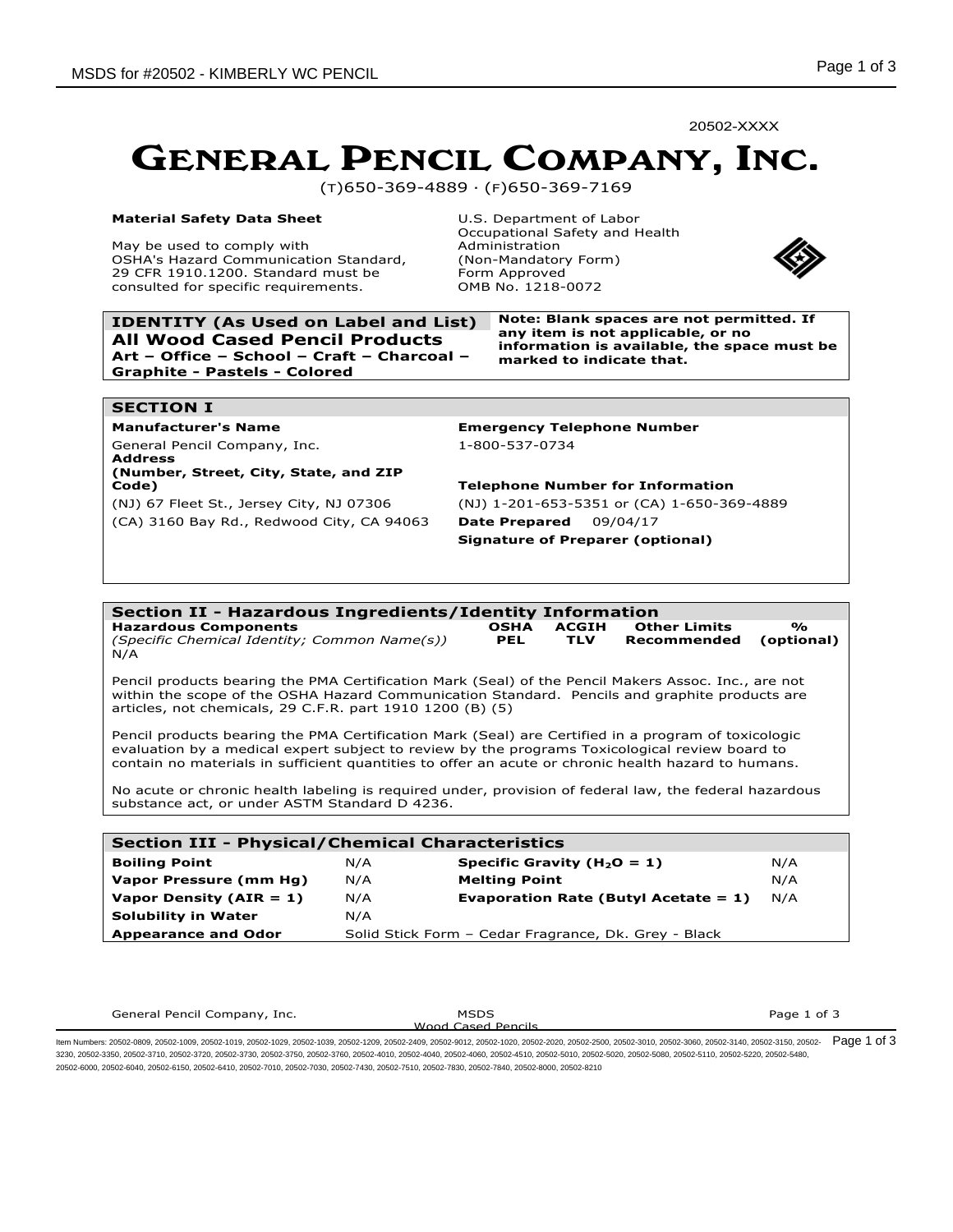# GENERAL PENCIL COMPANY, INC.

(T)650-369-4889 · (F)650-369-7169

|                                                                       |                  |                       | <b>Section IV - Fire and Explosion Hazard Data</b> |                                                                                                            |
|-----------------------------------------------------------------------|------------------|-----------------------|----------------------------------------------------|------------------------------------------------------------------------------------------------------------|
| <b>Flash Point</b>                                                    | <b>Flammable</b> |                       |                                                    |                                                                                                            |
| (Method Used)                                                         | Limits           |                       | LEL                                                | UEL                                                                                                        |
| $365^\circ$ F                                                         | N/A              |                       | N/A                                                | N/A                                                                                                        |
| <b>Extinguishing Media</b>                                            |                  |                       |                                                    |                                                                                                            |
| Foam, Carbon Dioxide, Dry Chemical                                    |                  |                       |                                                    |                                                                                                            |
| <b>Special Fire Fighting Procedures</b><br>products burning in bulk.  |                  |                       |                                                    | A self contained breathing device should be used when there is potential exposure to combustion            |
| <b>Unusual Fire and Explosion Hazards</b><br>other irritating gasses. |                  |                       |                                                    | Pencil products stored in bulk are subject to ignition by fire and may, in case of fire, release toxic and |
|                                                                       |                  |                       |                                                    |                                                                                                            |
| <b>Section V - Reactivity Data</b>                                    |                  |                       |                                                    |                                                                                                            |
| <b>Stability</b>                                                      | <b>Unstable</b>  | N/A                   | <b>Conditions to Avoid</b>                         |                                                                                                            |
|                                                                       | <b>Stable</b>    | N/A                   | N/A                                                |                                                                                                            |
| <b>Incompatibility (Materials to Avoid)</b>                           |                  |                       |                                                    |                                                                                                            |
| N/A                                                                   |                  |                       |                                                    |                                                                                                            |
| <b>Hazardous Decomposition or Byproducts</b>                          |                  |                       |                                                    |                                                                                                            |
| N/A                                                                   |                  |                       |                                                    |                                                                                                            |
| <b>Hazardous Polymerization</b>                                       |                  | <b>May Occur</b>      | N/A<br><b>Conditions to Avoid</b>                  |                                                                                                            |
| N/A                                                                   |                  | <b>Will Not Occur</b> | N/A<br>N/A                                         |                                                                                                            |
|                                                                       |                  |                       |                                                    |                                                                                                            |
|                                                                       |                  |                       |                                                    |                                                                                                            |
| <b>Section VI - Health Hazard Data</b>                                |                  |                       |                                                    |                                                                                                            |
| Route(s) of Entry:                                                    | Inhalation?      |                       | Skin?                                              | <b>Ingestion?</b>                                                                                          |
| N/A                                                                   | N/A              |                       | N/A                                                | N/A                                                                                                        |
| <b>Health Hazards (Acute and Chronic)</b>                             |                  |                       |                                                    |                                                                                                            |
| N/A                                                                   |                  |                       |                                                    |                                                                                                            |
| <b>Carcinogenicity:</b>                                               | NTP?             |                       | <b>IARC Monographs?</b>                            | <b>OSHA Regulated?</b>                                                                                     |
| N/A                                                                   | N/A              |                       | N/A                                                | N/A                                                                                                        |
|                                                                       |                  |                       |                                                    |                                                                                                            |
| <b>Signs and Symptoms of Exposure</b>                                 |                  |                       |                                                    |                                                                                                            |
| N/A                                                                   |                  |                       |                                                    |                                                                                                            |
| <b>Medical Conditions Generally Aggravated by Exposure</b>            |                  |                       |                                                    |                                                                                                            |
| N/A                                                                   |                  |                       |                                                    |                                                                                                            |
| <b>Emergency and First Aid Procedures</b><br>N/A                      |                  |                       |                                                    |                                                                                                            |

Wood Cased Pencils

Page 2 of 3

ltem Numbers: 20502-0809, 20502-1009, 20502-1019, 20502-1029, 20502-1039, 20502-2209, 20502-2409, 20502-0120, 20502-1020, 20502-2000, 20502-2000, 20502-3010, 20502-3010, 20502-3010, 20502-3140, 20502-3150, 20502-3002-3150, 3230, 20502-3350, 20502-3710, 20502-3720, 20502-3730, 20502-3750, 20502-3760, 20502-4010, 20502-4040, 20502-4060, 20502-4510, 20502-5010, 20502-5020, 20502-5080, 20502-5110, 20502-5220, 20502-5480, 20502-6000, 20502-6040, 20502-6150, 20502-6410, 20502-7010, 20502-7030, 20502-7430, 20502-7510, 20502-7830, 20502-7840, 20502-8000, 20502-8210